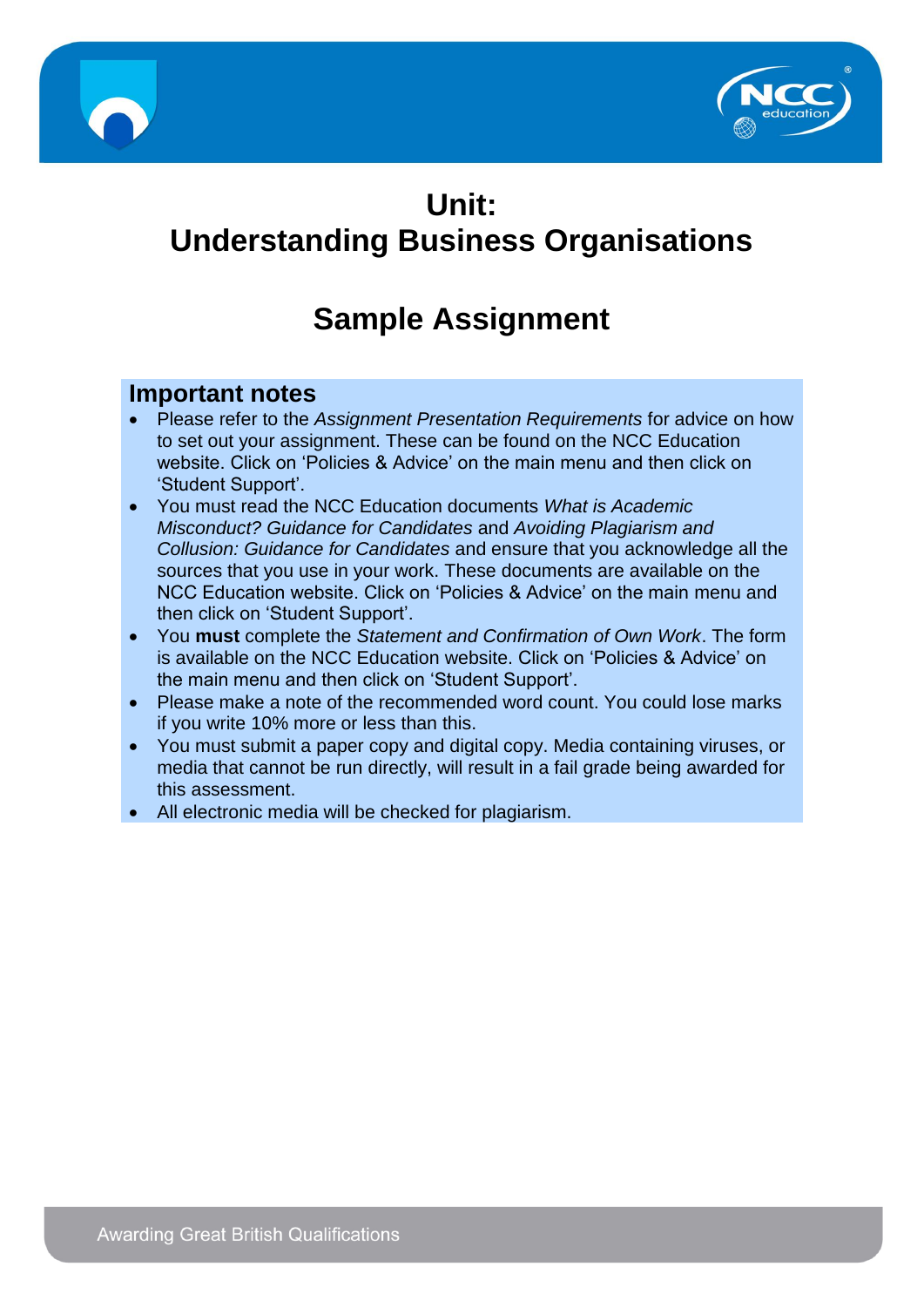# **Introduction**

This assignment requires you to demonstrate the knowledge and skills you have acquired throughout the course of this module by producing a 3,000 word, fully referenced, academic report that addresses the tasks given below. In order to complete the assignment, you will need to choose an industry and an appropriate organisation within it to research.

#### **Choosing an appropriate organisation**

Step 1: select an industry in which you are interested. For example, commercial airlines, commercial banking, fashion retail, food retail, IT, hospitality, leisure and tourism, automotive, construction, pharmaceutical, oil and gas, etc.

Step 2: select a large organisation in that industry. A feature of these sorts of organisations is that they:

- Have been involved in a merger or have been bought out by a larger organisation
- Are a public limited company
- The parent company is growing at such a rate that it already is, or could be perceived to be, a monopoly.
- The new organisation should have a component in its strategy to develop its digital or online presence in some way.
- Have an aspect of "digital technologies" within its strategy.

#### **Researching your organisation**

You can use web resources to enable you to understand the context in which your selected organisation operates.

Do not limit yourself, however, to web-based sources of information. You should also use academic, industry and other sources.

# **Example – Disney buyout of 21<sup>st</sup> Century Fox (not to be used by the student)**

NB. You will not be expected to submit your background research; it should be used purely to help formulate your responses.

On the 20<sup>th</sup> March 2019, the Walt Disney Company bought 21<sup>st</sup> Century Fox for \$71.3 billion, to become the world's largest entertainment company. Fox has retained some of its sports and news broadcasting services, which were its flagship services.

Rivals in the industry will struggle to compete with such a large competitor. It has been predicted that smaller studios will have to merge in order to survive and that box-office takings for other studios will reduce. Disney has also expressed an interest in using the Fox content to start a streaming service in direct competition with Netflix.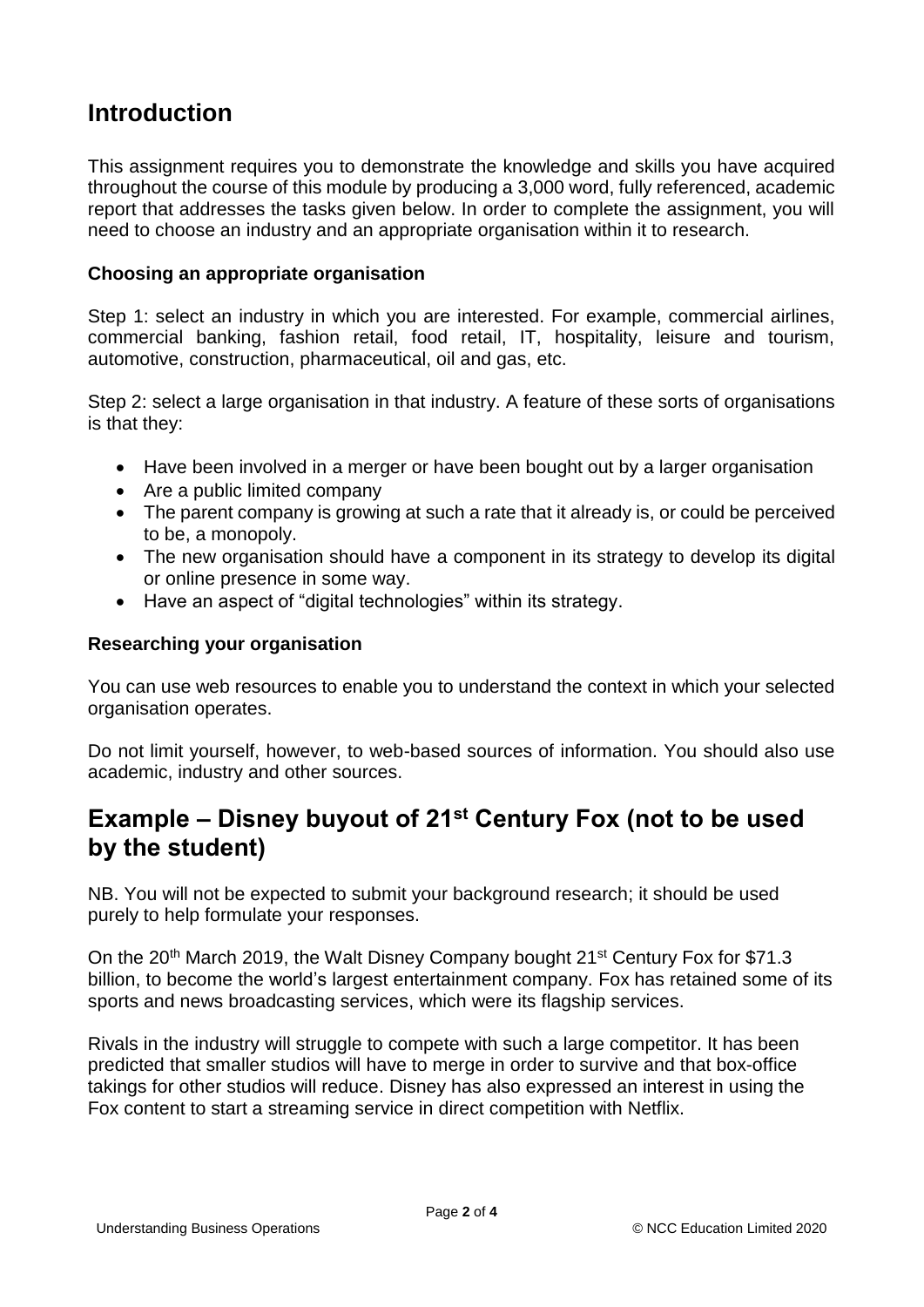Sources of information on this business include:

<https://www.thewaltdisneycompany.com/about/> (accessed 20/01/2020)

[https://www.thewaltdisneycompany.com/disneys-acquisition-of-21st-century-fox-will-bring-an](https://www.thewaltdisneycompany.com/disneys-acquisition-of-21st-century-fox-will-bring-an-unprecedented-collection-of-content-and-talent-to-consumers-around-the-world/)[unprecedented-collection-of-content-and-talent-to-consumers-around-the-world/](https://www.thewaltdisneycompany.com/disneys-acquisition-of-21st-century-fox-will-bring-an-unprecedented-collection-of-content-and-talent-to-consumers-around-the-world/) (accessed 20/01/2020)

<http://panmore.com/disney-stakeholders-corporate-social-responsibility-csr-strategy-analysis> (accessed 20/01/2020)

<http://panmore.com/disney-organizational-culture-excellent-entertainment-analysis> (accessed 20/01/2020)

Do NOT use Disney OR Fox as the basis of your assignment. This is just an example. You must choose the organisation yourself.

Please note, this assignment must be your own work as it is designed to test your abilities. Submitted assignments will be checked for plagiarism. For more information, please refer to NCC Education's Academic Misconduct Policy, which can be found on the website.

# **Instructions**

Answer all SIX (6) questions.

#### **Task 1 – 15 Marks**

Using your knowledge of organisational structure, identify and discuss THREE (3) ways in which the parent company could incorporate a new organisation into their structure, You should discuss the structure in relation to the aims and operations of a public limited company.

#### **Task 2 – 20 Marks**

- (a) Based on your research, conduct a competitor analysis using Porter's five (5) forces to determine the organisation's competitive advantage. You should identify at least ONE (1) example for each of the FIVE (5) forces.
- (b) Using this knowledge of the parent company, identify at least FIVE (5) ways in which the organisation's competitors might be able to differentiate or diversify, in order to compete effectively.

### **Task 3 – 15 Marks**

From the research conducted, identify and assess THREE (3) potential impacts on the human resources of the new organisation. Give recommendations for how these impacts could be overcome, giving consideration to the main function of HRM which is to add value to the organisation through its people and processes